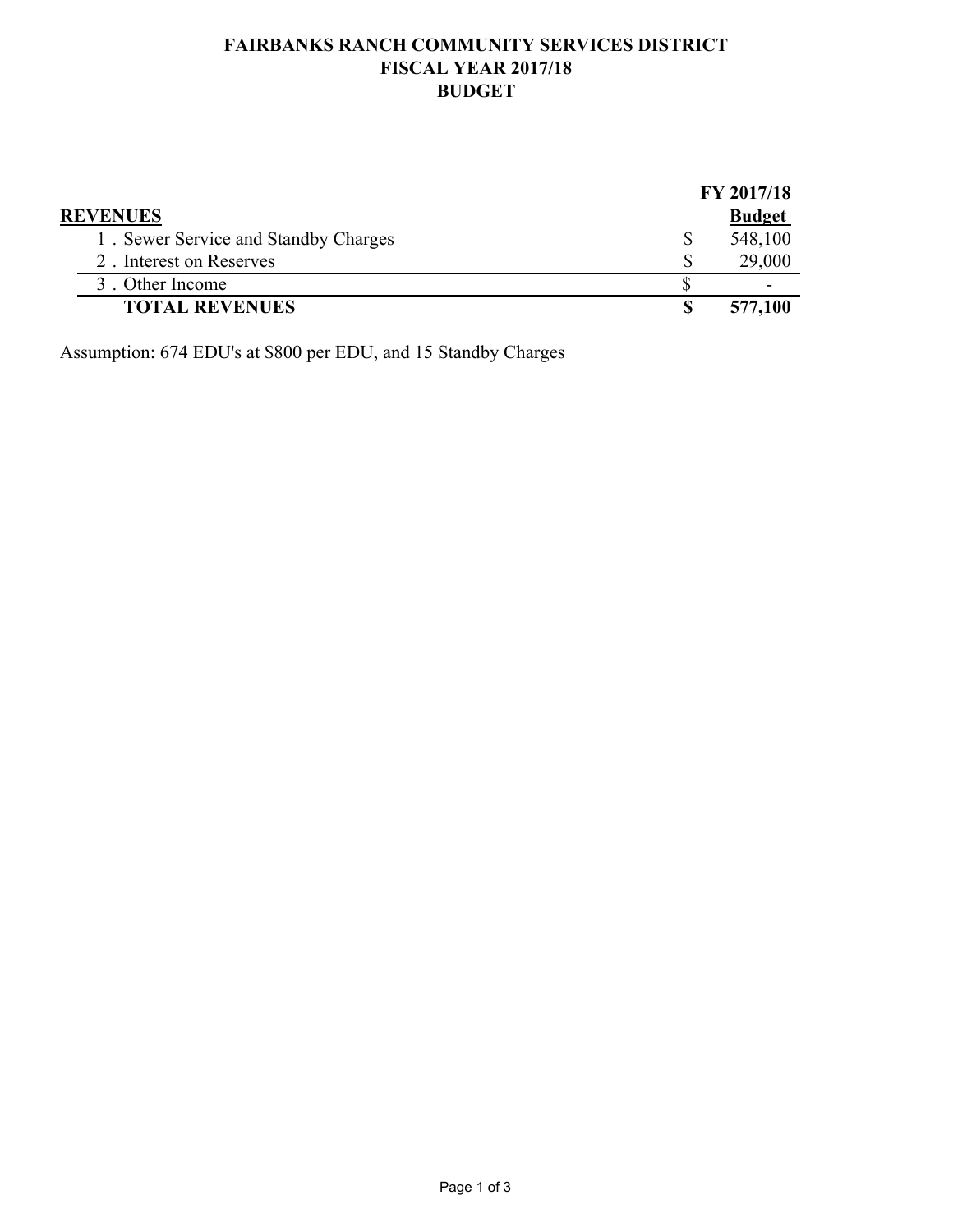## **FAIRBANKS RANCH COMMUNITY SERVICES DISTRICT FISCAL YEAR 2017/18 BUDGET**

## **EXPENDITURES**

|                                             |                    | FY 2017/18    |
|---------------------------------------------|--------------------|---------------|
| <b>OPERATIONS</b>                           |                    | <b>Budget</b> |
| 1. Treatment Plant and Pump Station Labor   | \$                 | 175,512       |
| 2. Power                                    | \$                 | 115,000       |
| 3. Water                                    | \$                 | 10,500        |
| 4. Telephone and Alarm Monitoring           | \$                 | 5,500         |
| 5 . Laboratory Services                     | \$                 | 8,000         |
| 6. Permit Fees                              | \$                 | 20,000        |
| 7. Sewer Cleaning & Dig Alert               | \$                 | 40,000        |
| 8. Sludge Disposal                          | \$                 | 14,000        |
| 9. Chemicals and Consumables                | \$                 | 6,000         |
| 10 . Equipment Repair and Maintenance       | \$                 | 60,000        |
| 11 . Landscape Maintenance                  | \$                 | 15,000        |
| 12. Vehicle Expense                         | $\mathbf{\hat{S}}$ | 4,500         |
| 13 . Contingency/Miscellaneous              | \$                 | 1,000         |
|                                             |                    |               |
| <b>SUB-TOTAL OPERATIONS</b>                 | $\mathbf S$        | 475,012       |
|                                             |                    |               |
| <b>ADMINISTRATION</b>                       |                    |               |
| 14. Bank Fees, printing, supplies & postage | \$                 | 100           |
| 15. Management                              | \$                 | 61,056        |
| 16 . Publications, Notices, and Dues        | \$                 | 3,000         |
| 17. Insurance                               | \$                 | 20,000        |
| 18. Professional Services                   | \$                 | 15,000        |
| 19. Auditing                                | \$                 | 12,000        |
| 20 . Directors' Compensation                | $\overline{\$}$    | 1,200         |
| <b>SUB-TOTAL ADMINISTRATION</b>             | $\mathbf S$        | 112,356       |
|                                             |                    |               |
| <b>TOTAL EXPENDITURES</b>                   | \$                 | 587,368       |
| <b>NET GAIN/(LOSS) ON OPERATIONS</b>        | \$                 | (10, 268)     |